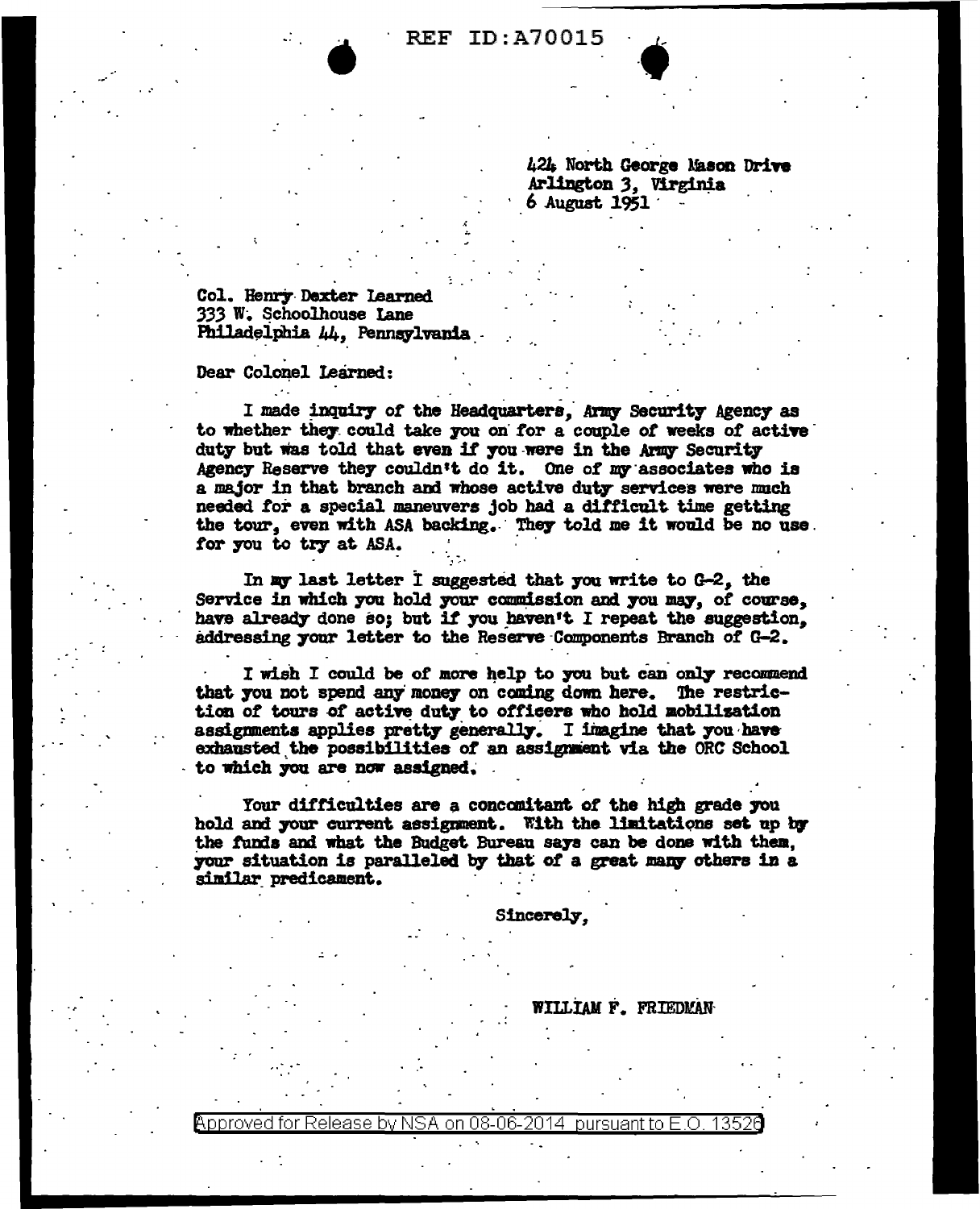

TEMPLE UNIVERSITY PHILADELPHIA 22, PA,

DEPARTMENT OF FOREIGN LANGUAGES

*30* July 1951

**!** 

Dear C@lonel Friedman:

It was a disappointment to hear from you that the Security Agency has probably no room, since Colonel DePass bas suggested that outfit as a possibility. As he explains it, the Budget Bureau has restricted tours of active duty to officers who hold G-2 mobilization assignments--all filled in *cy* grade. This, it seems, does not apply to the Security Agency.

I admit complete ignorance of what the Agency's activities include, but I have done a variety of chores that I imagine might fit in, and it would be interesting work, I am sure, if I could get in for a couple of weeks or so, sometime between 10 August and 15 September. Besides, even if nothing more should develop, I need four more points to complete a satisfactory year (anniversary date 19 October).

Anyway, I thought it worth a stamp. I could run down to see whoever is concerned, any day after this week.

Yours cordially,

Henry Dexter Learned. 333 W. Schoolhouse Lane Philadelphia 44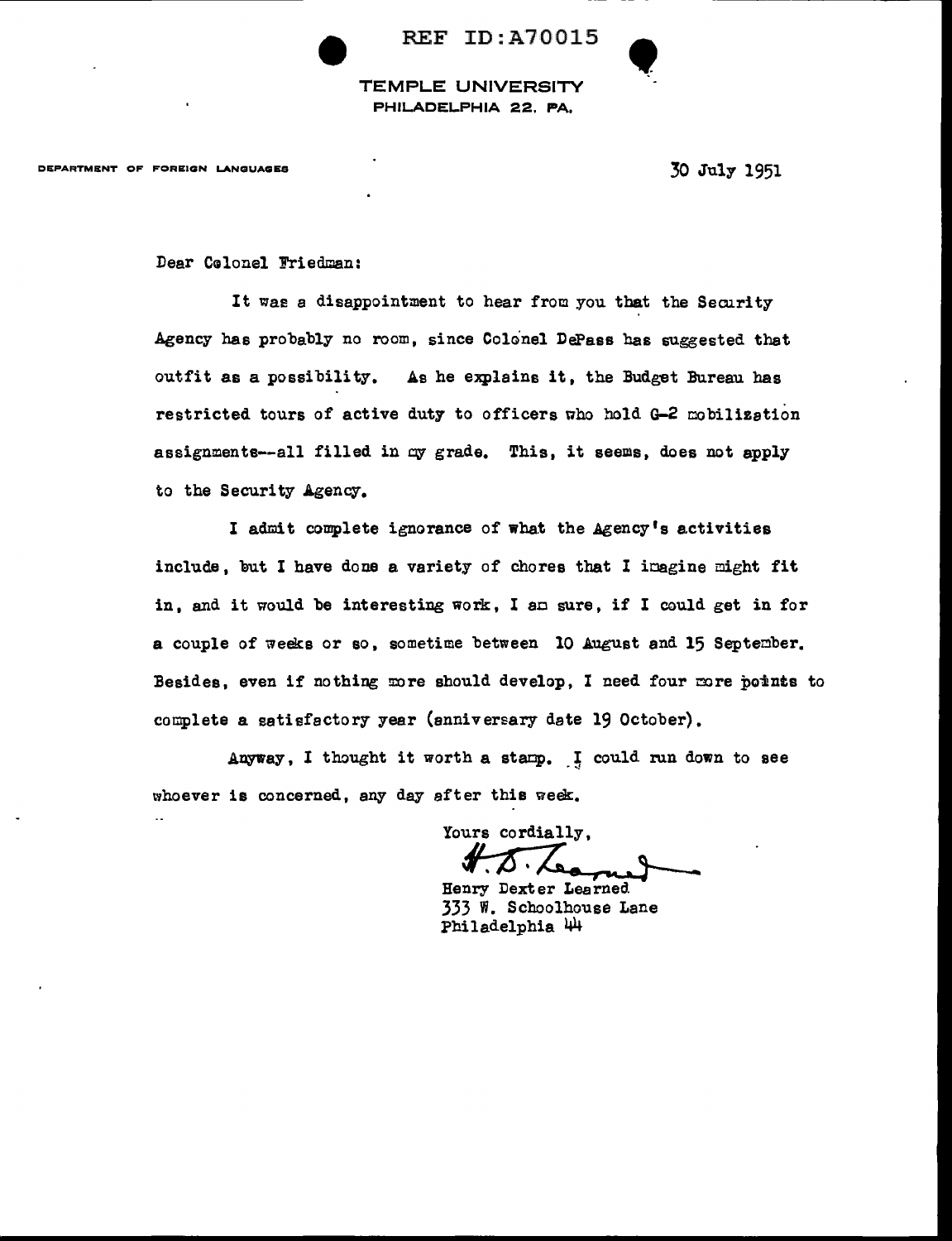**REF ID:A70015** 

424 North George Mason Drive, Arlington 3, Virginia, 25 June 1951.

Dear Colonel Learned:

Your letter of 5 June 1951, after wandering around because of three changes of address since 1945, has finally reached me.

Before I can answer your question, it might be well to know in what arm or service you hold your present commission in the Army Reserve.

You mention our mutual friend Karl Truesdell. Is he by any chance at Temple? Or is he with some Army Reserve Unit in Philadelphia? I thought he had been retired several years ago.

Reciprocating your cordial greeting.

Sincerely yours.

Colonel Henry Dexter Learned, 333 West Schoolhouse Lane, Philadelphia 44, Pennsylvania.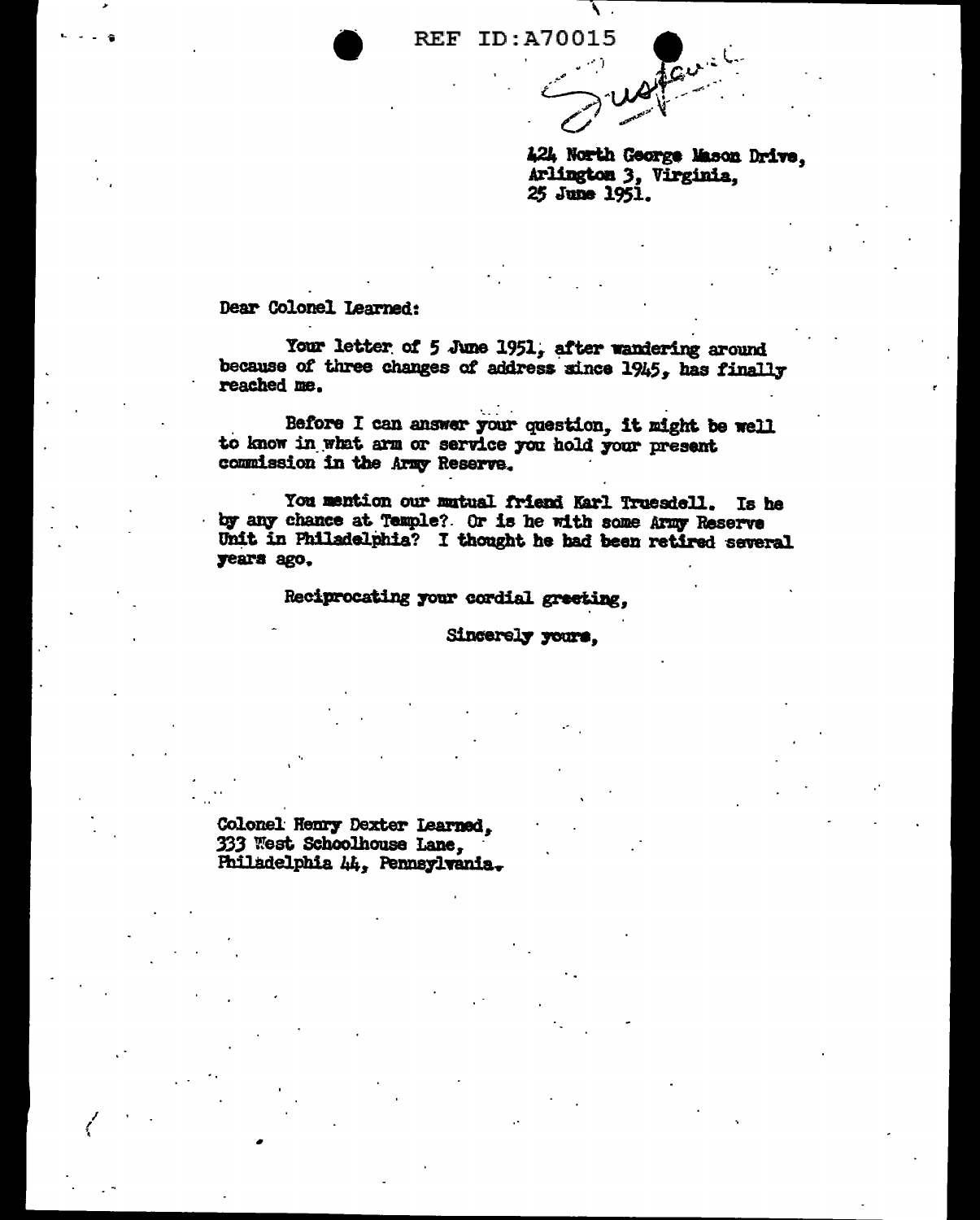$\begin{array}{ccc} \text{REF ID: A70015} \end{array}$ 45

TEMPLE UNIVERSITY PHILADELPHIA 22, PA,

DEPARTMENT OF FOREIGN LANGUAGES 6 1951

Dear Colonel Friedman:

As the years roll around another decsde, and war clouds roll in with them, I wonder again whether the crypto outfit could use me, temporarily (say a two-weeks active duty assignment for training, to brush up) or even on an extended active duty basis. I am back in the Army, where I belonged all the time, with the rank of colonel, and I can still slip by the medicos. We are figuring on a heavy loss in enrollment next fall, so that it would be easy enough to get a leave of sbeence, letting some instructor who has not achieved tenure--and gets a smaller salary--keep a job while I am away.

I have a hunch you are now brigaded with the old Navy section, as my friend General Truesdell says "in some hideout near the Amcrican University." I had a lot of friends there, and, as always, ran into many who hated my guts. Or maybe they are all out across the river st that other fem sem.

Quid plure? You are busy, and I am too: if you think there would be any use in my running down to Washington to see anybody about it--and whom?--I should appreciate a note.

Very best regards to yourself and your most charming wife.

Philadelphia 44

Yours cordially,

Henry Dexter Learned 333 West Schoolhouse Lane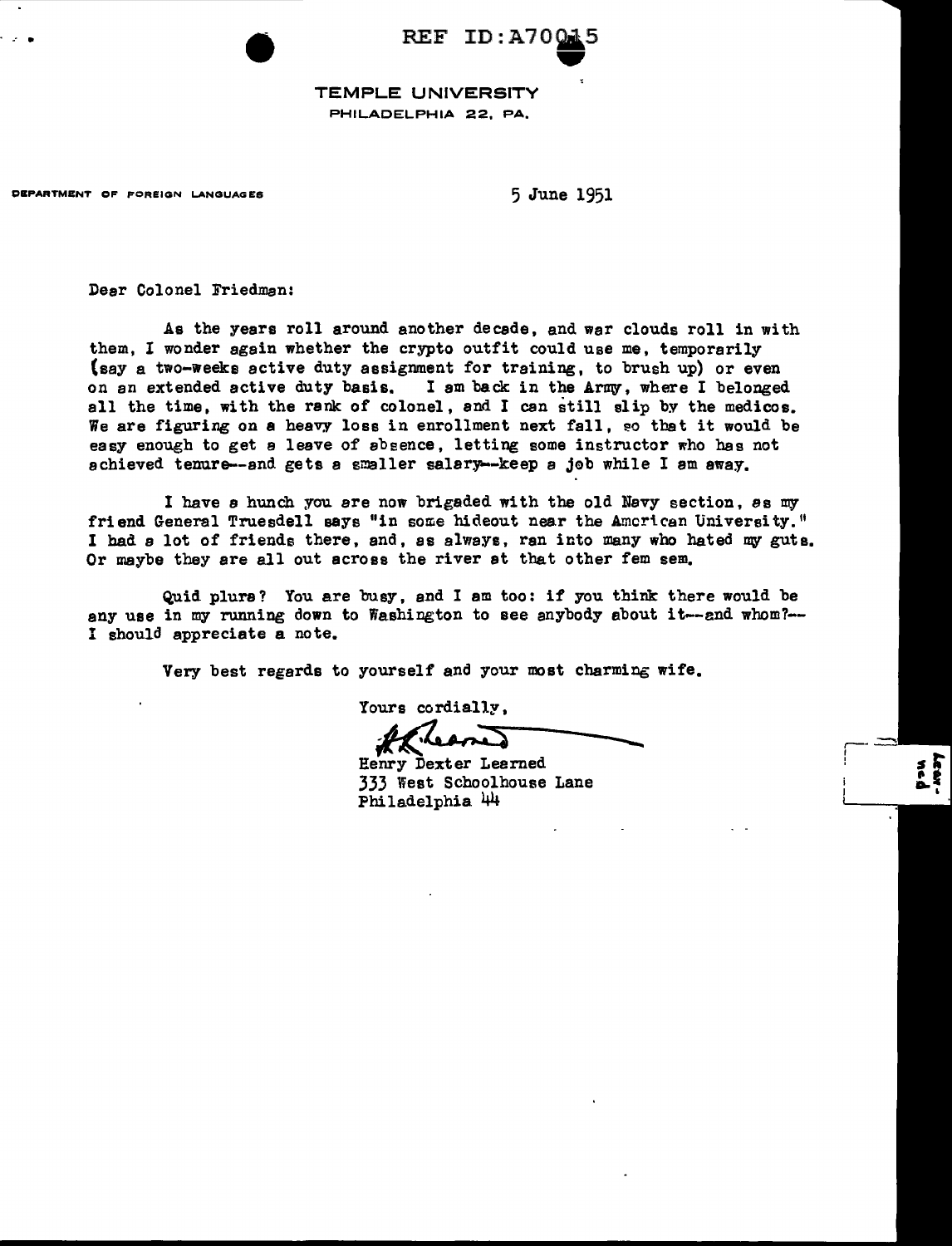|                                                                     |                 | <u>REF-ID:A70015</u><br>NEI VSE FOR APPROVALS, DISAPPROVALS, |  |
|---------------------------------------------------------------------|-----------------|--------------------------------------------------------------|--|
| <b>MEMO ROUTING SLIP</b><br><b>CONCURRENCES, OR SIMILAR ACTIONS</b> |                 |                                                              |  |
| 1 NAME OR TITLE<br>MR. FRIEDMAN                                     | <b>INITIALS</b> | <b>CIRCULATE</b>                                             |  |
| ORGANIZATION AND LOCATION<br>AFSA-OOT                               | DATE            | <b>COORDINATION</b>                                          |  |
| $\mathbf{2}$                                                        |                 | <b>FILE</b>                                                  |  |
|                                                                     |                 | <b>INFORMATION</b>                                           |  |
| 3                                                                   |                 | <b>NECESSARY</b><br><b>ACTION</b>                            |  |
|                                                                     |                 | <b>NOTE AND</b><br><b>RETURN</b>                             |  |
| $\blacktriangle$                                                    |                 | SEE ME                                                       |  |
| ٠                                                                   |                 | <b>SIGNATURE</b>                                             |  |
| <b>REMARKS</b>                                                      |                 |                                                              |  |

I recommend that you take this matter up with Colonel Collins before answering Colonel Learned's letter.

At present the only vacancy for which he might qualify is in MOS 9600 in AFSA-02. You are more familiar with Colonel Learned's qualifications than I and if his assignment to AFSA is contemplated it should be on OOA's direction. Otherwise I concur with your recommendation in paragraph 2 of your note.

 $L.H.W.$ 

| <b>FROM NAME OR TITLE</b> |                                                                                        | DATE                |
|---------------------------|----------------------------------------------------------------------------------------|---------------------|
|                           | Lt. Col. L. H. Wyman                                                                   | Jul 51              |
| ORGANIZATION AND LOCATION |                                                                                        | <b>TELEPHONE</b>    |
| AFSA-15                   |                                                                                        |                     |
| $1$ FEB 50 $95$<br>DD     | Replaces DA AGO Form 895, 1 Apr 48, and AFHQ<br>Form 12, 10 Nov 47, which may be used. | A GPO 19-1 0-975-64 |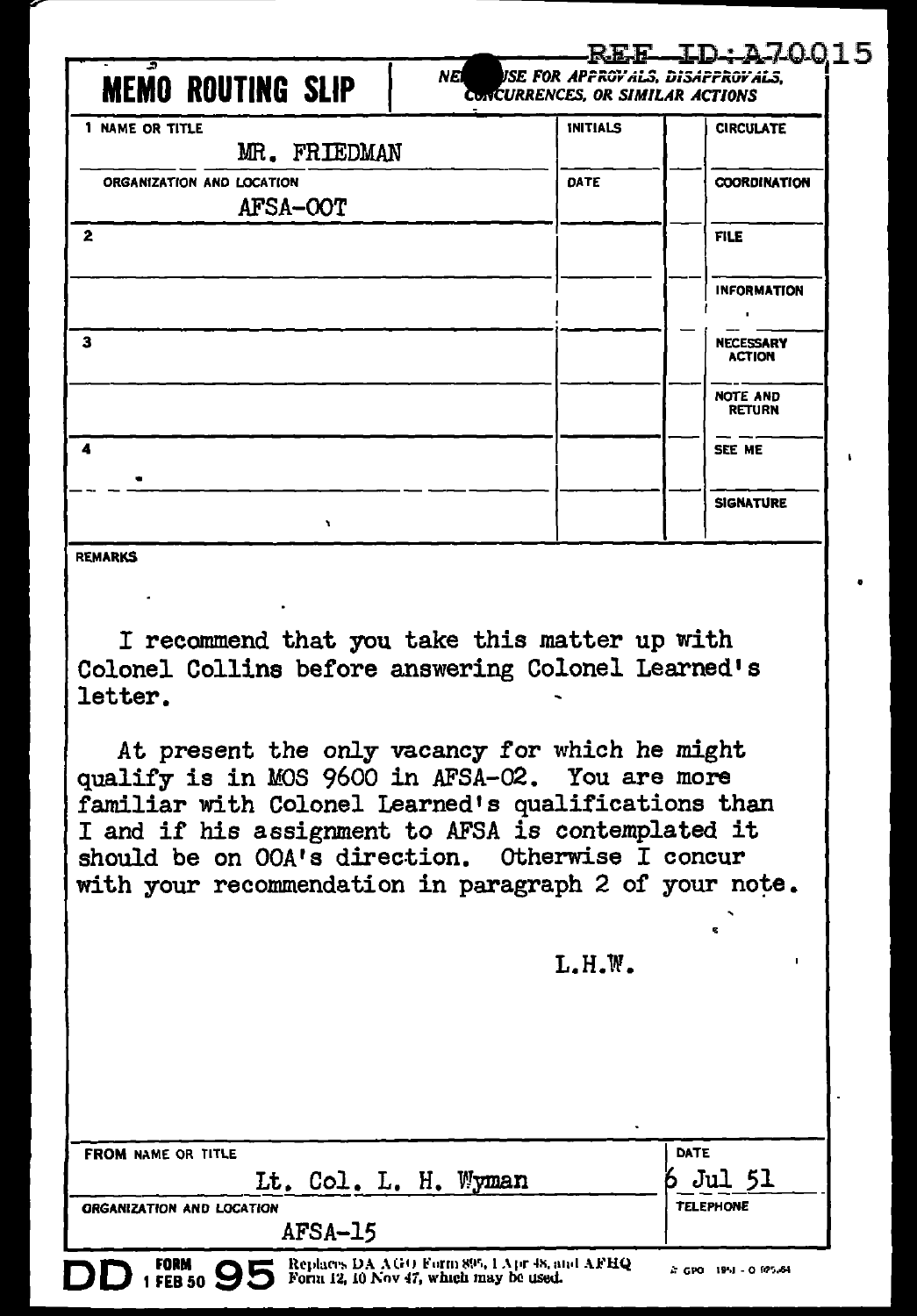|                                                                                                   | REF.                             | <u>ID:A70015</u>                   |
|---------------------------------------------------------------------------------------------------|----------------------------------|------------------------------------|
| NE.<br><b>MEMO ROUTING SLIP</b>                                                                   | CONCURRENCES, OR SIMILAR ACTIONS | R USE FOR APPROVALS, DISAPPROVALS, |
| 1 NAME OR TITLE<br>ی (                                                                            | <b>INITIALS</b>                  | <b>CIRCULATE</b>                   |
| ORGANIZATION AND LOCATION                                                                         | DATE                             | <b>COORDINATION</b>                |
| 2                                                                                                 |                                  | <b>FILE</b>                        |
|                                                                                                   |                                  | <b>INFORMATION</b>                 |
| з                                                                                                 |                                  | NECESSARY<br><b>ACTION</b>         |
|                                                                                                   |                                  | NOTE AND<br><b>RETURN</b>          |
| 4                                                                                                 |                                  | SEE ME                             |
|                                                                                                   |                                  | <b>SIGNATURE</b>                   |
| too high<br>ᆳ<br>奴<br>يسلعه<br>c,                                                                 | ستمتلص                           | $\langle \mathcal{N} \rangle$      |
| FROM NAME OR TITLE<br>ORGANIZATION AND LOCATION                                                   |                                  | DATE<br><b>TELEPHONE</b>           |
| FORM 95<br>Replaces DA AGO Form 895, 1 Apr 48, and AFHQ<br>Form 12, 10 Nov 17, which may be used. |                                  | GPO 1351 - O 826564                |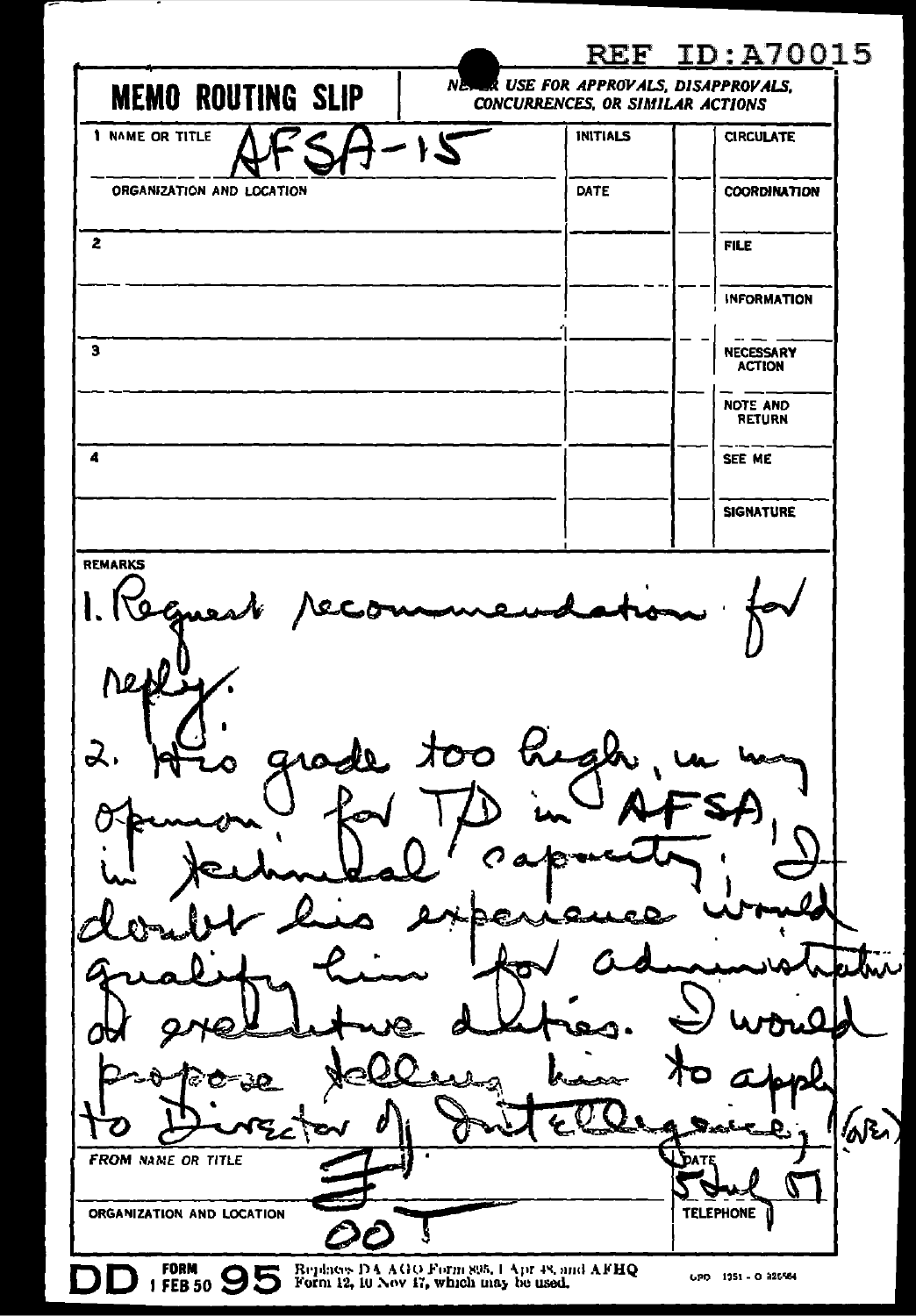ABEELIED ja 20075 GS, USA, suice Call his drawch.  $(1)$  might un ASA eur d au for  $\exists \nabla$ admobility  $\omega$  ,  $\lambda$  $\mathcal{N}_\mathrm{a}(\mathcal{Z})$  $\sim 0.5$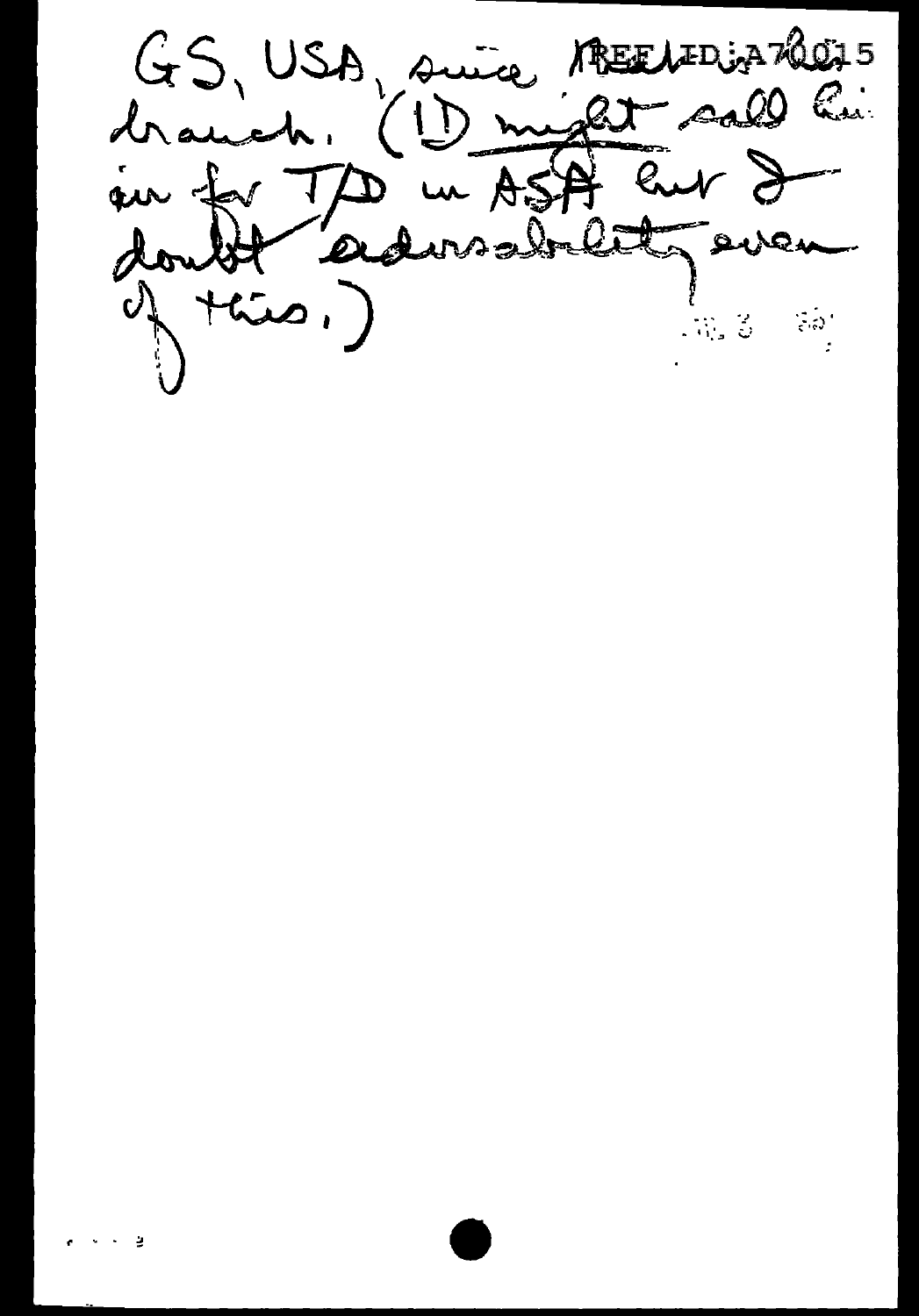

TEMPLE UNIVERSITY PHILADELPHIA 22.

DEPARTMENT OF MODERN LANGUAGES  $2$   $July$  1951

Dear Colonel Friedman:

My present commission, dated 20 October 1949. is in the Military Intelligence Division, USAR., and I am assigned to the ORC School (es "student") at Hq. Eastern Pa. MilitaryDistrict,<br>Schuvlkill Arsenal, Philadelphia 46. Our next Schuylkill Arsenal, Philadelphia 46. higher Hq. is, of course, 2 Army at Fort Meade. This assignment keeps me in an active status, and does not demand a prohibitive expenditure of time, but very little of the work offered has anything to do with my previous active duty assignments. No doubt progress has been made there, as elsewhere, and I should like to brush up--and keep up to date.

I have summer school classee until 3 August, then a break until 20 September; but I should not mind extending this indefinitely (taking leave *ot*  absence here). I should need a couple of weeks advance warning.

Yours cordially,<br>Heury Syste Laned